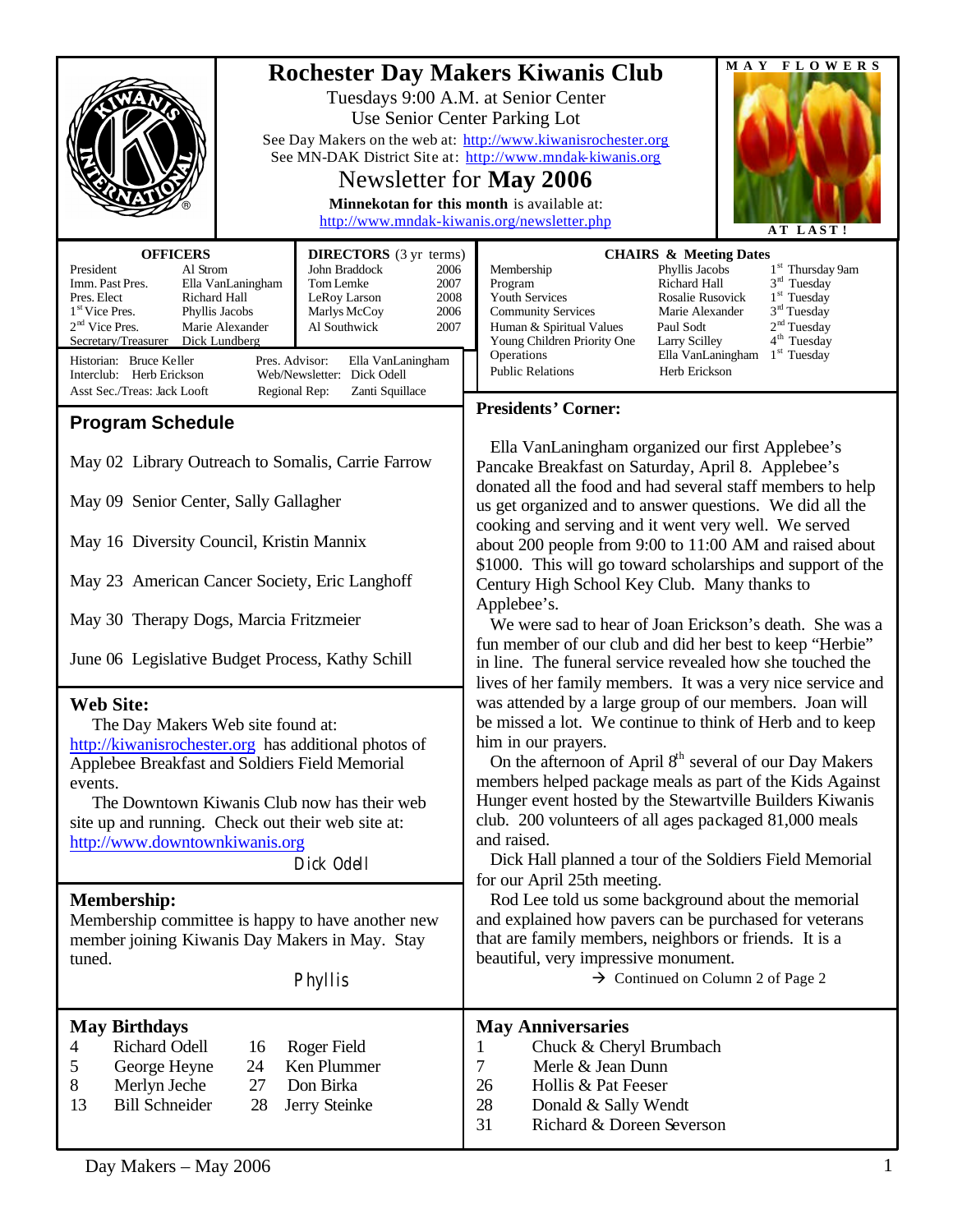| Secretary/Treasurers Report - April'06                                                                                                                                                                                                                                                       | possibly in the fall. We need more people to sell calendar<br>ads.                                                                                                                                                                                                                                                                                                                                 |
|----------------------------------------------------------------------------------------------------------------------------------------------------------------------------------------------------------------------------------------------------------------------------------------------|----------------------------------------------------------------------------------------------------------------------------------------------------------------------------------------------------------------------------------------------------------------------------------------------------------------------------------------------------------------------------------------------------|
| Bank Balance as of 3/31/06:<br>\$14,110.42<br><b>Administrative Account:</b><br>\$<br>8,799.52<br>\$<br>696.05<br>Service Account:<br>\$<br>Hockey/YCPO:<br>1,834.60<br>\$<br>50.75<br><b>Bike Repair:</b>                                                                                   | <b>Community Service-</b> Feeding the children event in<br>Stewartville was successful. The committee is pondering<br>whether or not we could do it in Rochester again.<br>YCPO- Larry Scilley was pleased with the number of                                                                                                                                                                      |
| \$<br>Chili Feed<br>2,729.50<br>Day Makers on leave: None                                                                                                                                                                                                                                    | members that signed up to help with Family Fun Night on<br>April $25th$ . The Rochester Fest event will be on June $21st$ .<br>Can we get Key Clubbers to help with Face Painting etc.?<br>Larry is having a sales tax issue with the company that                                                                                                                                                 |
| <b>March Service Hour Statistics: 1,050 hours by 48</b><br>members, 61% Participation.                                                                                                                                                                                                       | supplies the rides.<br>Youth Services- We are currently going through the<br>Century Scholarship applications.                                                                                                                                                                                                                                                                                     |
| April 11, 2006 Board Meeting Highlights:                                                                                                                                                                                                                                                     | <b>IDD-</b> Phyllis will continue to sell HyVee coupon books to<br>benefit IDD.                                                                                                                                                                                                                                                                                                                    |
| The board approved rounding up the Chili Feed<br>proceeds to \$2,750.00 for presentation to the Senior<br>Center on May $9^{\text{th}}$ .                                                                                                                                                    | <b>Key Club-</b> Scholarship applications are due on April $7th$ .<br>Our scholarship will be presented at the Century HS<br>awards night, May 22 <sup>nd</sup> . Our current Key Club advisors<br>will not be available next school year; new staff will have                                                                                                                                     |
| The Proposed District dues increase from \$20.00 to<br>\$30.00 per member per year was discussed again.<br>There was background information in the April<br>Minnekotan. A program on this topic will be                                                                                      | to be assigned. Should our club budget an amount for an<br>advisors gift?<br>Richard Lundberg, Secretary/Treasurer                                                                                                                                                                                                                                                                                 |
| scheduled for July 18 <sup>th</sup> .<br>The board approved he election of Al Strom and<br>Margee Jacobson as our clubs delegates to the 2006<br>Kiwanis International Convention. We will have no<br>alternates. Chuck Jacobson will be a delegate at large<br>as a Past District Governor. | <b>President's Corner:</b> (continued from page 1)<br>The "Field of Flags" effort being organized by the five<br>Rochester Kiwanis clubs will make it even more<br>impressive.<br>Larry Segar has volunteered to coordinate our continued<br>clean up of the Bear Creek bike trail. Sign ups will be<br>every two or three weeks. This will be a pleasant walk and                                 |
| The clubs monthly report, that is filed electronically<br>each month, will be distributed to the Past President,<br>the President, and the President Elect.                                                                                                                                  | a good service to our community.<br>We have a "pleasant problem" due to the fact that so<br>many of our members are fund raisers by walking, biking,<br>etc for very important causes. At our board meeting we                                                                                                                                                                                     |
| President Al Strom will appoint a nominating<br>committee to find candidates for two Club Director<br>Positions and a $2nd$ Vice President.                                                                                                                                                  | decided that individual efforts can be announced at "Happy<br>Bucks" and a sign up for pledges can be done after the<br>meeting. Hopefully you ambitious folks will continue to<br>ask us to support you and you will keep walking, biking,                                                                                                                                                        |
| <b>COMMITTEE REPORTS</b>                                                                                                                                                                                                                                                                     | etc. These efforts are commendable, more power to you.<br>AI Strom                                                                                                                                                                                                                                                                                                                                 |
| <b>Membership-</b> We have two potential members that<br>have been visiting our meetings.                                                                                                                                                                                                    | <b>Nominations - Calling All Leaders</b>                                                                                                                                                                                                                                                                                                                                                           |
| <b>Program-</b> Considering having the annual meeting at<br>the Senior Center rather than the Holiday Inn South.<br>The committee is looking at possible sites for our clubs<br>annual picnic. Programs are booked through June with<br>one exception.                                       | The following individuals have agreed to serve on the<br>Nominating Committee this year - Ella VanLaningham<br>(Chair), Marv Anderson, Pat Horlocker and Bob Wenner.<br>Please forward your nominations (you can include<br>yourself) for the following positions: $2nd VP$ (moves up to<br>presidency) or Board member (3-year term – two<br>nominations needed). We will present the committee's |

**Operations**- Good results from the Applebee's fundraiser: served about 201 people, and cleared \$841.00 for our service account. The committee is looking at another time of the year for the next one,

nominations on Tuesday, May 9. We know that all of you are great potential candidates – please consider it. Thanks

for your participation. Ella